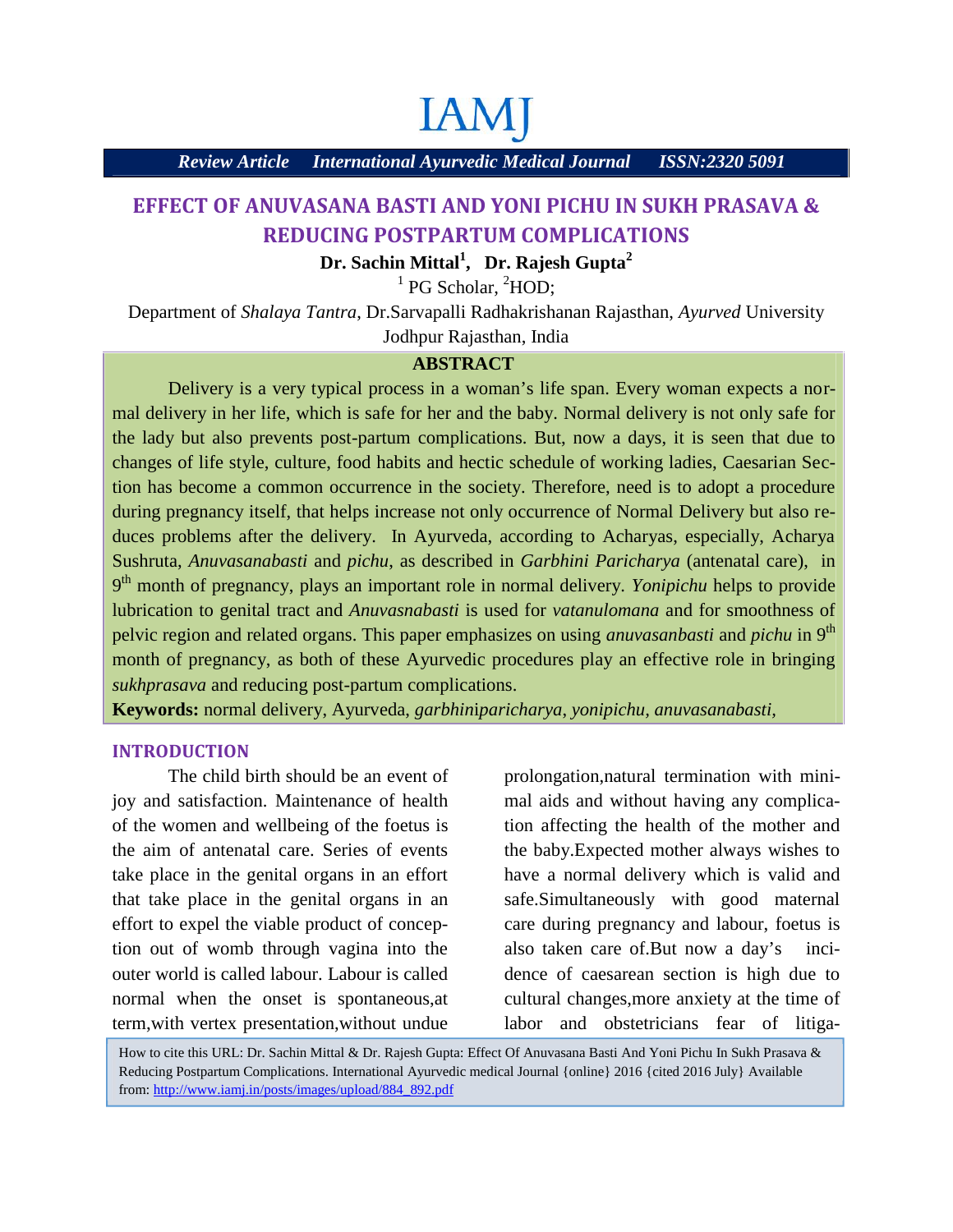*Dr. Sachin Mittal & Dr. Rajesh Gupta: Effect Of Anuvasana Basti And Yoni Pichu In Sukh Prasava & Reducing Postpartum Complications*

| tion. These cases raise the percentage of ce-<br>sarean section to bring about safe and nor-<br>mal delivery with healthy baby Ayurvedic<br>paricharyas have a positive effect. Acharyas<br>in our classical texts explained Garbhini pa-<br>richarya in navam masa in form of yoni<br>Physiology of Delivery <sup>1</sup> :-<br>Engagement increasing flexion = > internal rotation<br>External rotation <=== Restitution <=== Extension <== Crowning<br>Delivery of the shoulder by Lateral flexion | which<br>favors<br>pichu<br>snighdta<br>to<br>garbhashayamarga and Anuvasnabastifa-<br>voring vatanulomanparticularly vayu, which<br>performs Sukhaprasava and reduces post-<br>partum complications. |
|-------------------------------------------------------------------------------------------------------------------------------------------------------------------------------------------------------------------------------------------------------------------------------------------------------------------------------------------------------------------------------------------------------------------------------------------------------------------------------------------------------|-------------------------------------------------------------------------------------------------------------------------------------------------------------------------------------------------------|
| Complication during delivery <sup>2</sup> :-<br>Prolonged labor<br>Obstructed labor<br>Dystocia<br>Post-partum hemorrhage<br>Injuries of birth canal                                                                                                                                                                                                                                                                                                                                                  | Types of abnormal delivery and their<br>Drawbacks:-<br>Forceps delivery<br>Vacuum delivery<br>Caesarean section.<br><b>Complications:-1.forceps delivery</b>                                          |
| <b>Maternal</b>                                                                                                                                                                                                                                                                                                                                                                                                                                                                                       | <b>Fetal</b>                                                                                                                                                                                          |
| Immediate:-                                                                                                                                                                                                                                                                                                                                                                                                                                                                                           | <b>Immediate</b>                                                                                                                                                                                      |
| Injury                                                                                                                                                                                                                                                                                                                                                                                                                                                                                                | Asphyxia<br>$\bullet$                                                                                                                                                                                 |
| Nerve injury                                                                                                                                                                                                                                                                                                                                                                                                                                                                                          | Facial bruising                                                                                                                                                                                       |
| <b>Pph</b>                                                                                                                                                                                                                                                                                                                                                                                                                                                                                            | Facial palsy                                                                                                                                                                                          |
| <b>Anesthetic complications</b>                                                                                                                                                                                                                                                                                                                                                                                                                                                                       | Hemorrhage<br>$\bullet$                                                                                                                                                                               |
| Puerperal sepsis and maternal mor-                                                                                                                                                                                                                                                                                                                                                                                                                                                                    | <b>Skull fractures</b>                                                                                                                                                                                |
| bidity.                                                                                                                                                                                                                                                                                                                                                                                                                                                                                               | <b>Remote</b>                                                                                                                                                                                         |
| Remote:-                                                                                                                                                                                                                                                                                                                                                                                                                                                                                              |                                                                                                                                                                                                       |
| <b>Painful perineal scars</b>                                                                                                                                                                                                                                                                                                                                                                                                                                                                         | Cerebral or spastic palsy due to residual<br>$\bullet$                                                                                                                                                |
| Low back ache                                                                                                                                                                                                                                                                                                                                                                                                                                                                                         | cerebral injury                                                                                                                                                                                       |
| <b>Genital prolaps</b>                                                                                                                                                                                                                                                                                                                                                                                                                                                                                |                                                                                                                                                                                                       |
| 2. Ventous/vacuum delivery:-                                                                                                                                                                                                                                                                                                                                                                                                                                                                          |                                                                                                                                                                                                       |
| ❖ Neonate                                                                                                                                                                                                                                                                                                                                                                                                                                                                                             | <b>Maternal</b><br>$\cdot \cdot$                                                                                                                                                                      |
| Superficial scalp abrasion                                                                                                                                                                                                                                                                                                                                                                                                                                                                            |                                                                                                                                                                                                       |
|                                                                                                                                                                                                                                                                                                                                                                                                                                                                                                       | Cervix or vaginal wall injury<br>$\bullet$                                                                                                                                                            |
|                                                                                                                                                                                                                                                                                                                                                                                                                                                                                                       |                                                                                                                                                                                                       |
| Cephalohematoma<br>Sub-aponeurotic hemorrhage                                                                                                                                                                                                                                                                                                                                                                                                                                                         |                                                                                                                                                                                                       |
| Intracranial hemorrhage                                                                                                                                                                                                                                                                                                                                                                                                                                                                               |                                                                                                                                                                                                       |
| Retinal hemorrhage                                                                                                                                                                                                                                                                                                                                                                                                                                                                                    |                                                                                                                                                                                                       |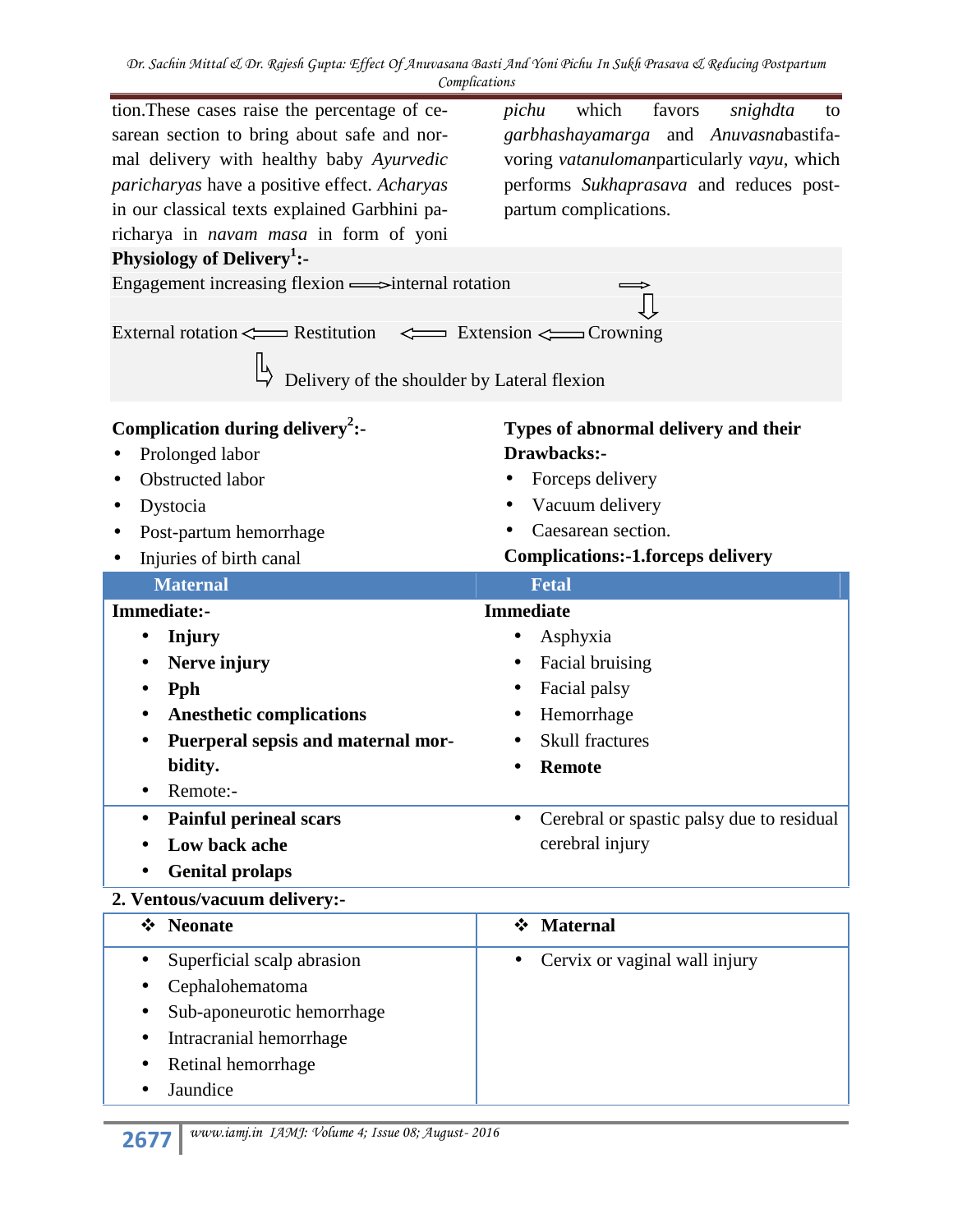*Dr. Sachin Mittal & Dr. Rajesh Gupta: Effect Of Anuvasana Basti And Yoni Pichu In Sukh Prasava & Reducing Postpartum Complications*

| 3. Cesarean section:-               |                                        |
|-------------------------------------|----------------------------------------|
| Intra-operative                     | Post-operative                         |
| uterine lacerations                 | <b>PPH</b>                             |
| bladder injury<br>$\bullet$         | <b>Shock</b><br>$\bullet$              |
| GIT injury                          | Infection                              |
| hemorrhage<br>$\bullet$             | Intestinal obstruction                 |
| morbid adherent placenta            | Deep vein thrombosis                   |
|                                     | Retinal hemorrhage                     |
|                                     | Jaundice<br>$\bullet$                  |
|                                     | Chronic pelvic infection<br>$\bullet$  |
| PrasavaVyapada According to Ayurve- | yoni pichu in $9th$ month of pregnancy |
|                                     | .                                      |

**da:-**

- *1. KalateetPrasava***[Prolonged Labour]:-** Acc.to Ayurveda this condition is mainly seen in case of *upvistaka, nagodara, leengarbha, moodhagarha etc.*
- **2.** *Garbhasanga [***Retention of foetus]:-**
- **3.** *Aparasanga* **[Retention of placenta]:-**

If placenta does not come out after 30 minutes of delivery, it is known as retention of palcenta. According to aacharya Susuruta, the complications of *aprasanga* are *Aanah and 4.Aadhman.*

According to above discussion we see that there are so many problems which are faced by a lady during normal as well as abnormal delivery. This paper focuses that if *anuvasana vasti* and *pichu* are administrated in 9<sup>th</sup> month of pregnancy, we can reduce chances of abnormal delivery and post-partum complications.

#### **Classical Review of** *Anuvasana Basti* **and** *Pichu* **administration during Pregnancy:-**

- *Acc to AacharyaSusuruta:- Aacharyasusuruta* has indicated *anuvasanabasti*in 8<sup>th</sup> month of pregnancy during *garbhiniparicharya* in *sarirsthan* chapter no.10.
- *Acc to Aacharyacharak:***-** Aacharya charak has indicated *anuvasanabasti* and

during *garbhiniparicharya* in sarirsthan chapter no.8

**Administration Criteria for Using** *Anuvasanabasti* **and** *Pichu***:-**

#### *AnuvasanaBasti***:**

[a]Time period:-*From the first day of 9th month twice a week till delivery.*

[b]Dose:-50ml

#### *Yoni Pichu* **:-**

[a]Time period:-*At night daily from 9th month till delivery*

[b]Dose:-10ml

## **Effect of** *Basti* **and** *Pichu* **on** *Prasava***:-**

*Basti* is considered as the *paramoushadhi* of *vata*.<sup>4</sup>*Basti*is indicated where *vayu* plays a pathological role. But here in case of pregnant woman, basti is indicated to prevent the pathogenicity of *vayu. Apanavayu* plays an important role along with *vyanavayu* in act of contraction and relaxation of uterus, and in expulsion of foetus. *Vyanavayu* is situated in whole body, said to cause *gati* (motion), *akshepa* (contraction), *prasarana* (relaxation) etc.<sup>5</sup>When proper time of *prasava*comes, the *vyanavayu* stimulates the act of contraction and relaxation in the uterine muscles and due to it,*apanavayu* becomes active to expel the *Garbha* outside the *garbhasya*. In the next context of mecha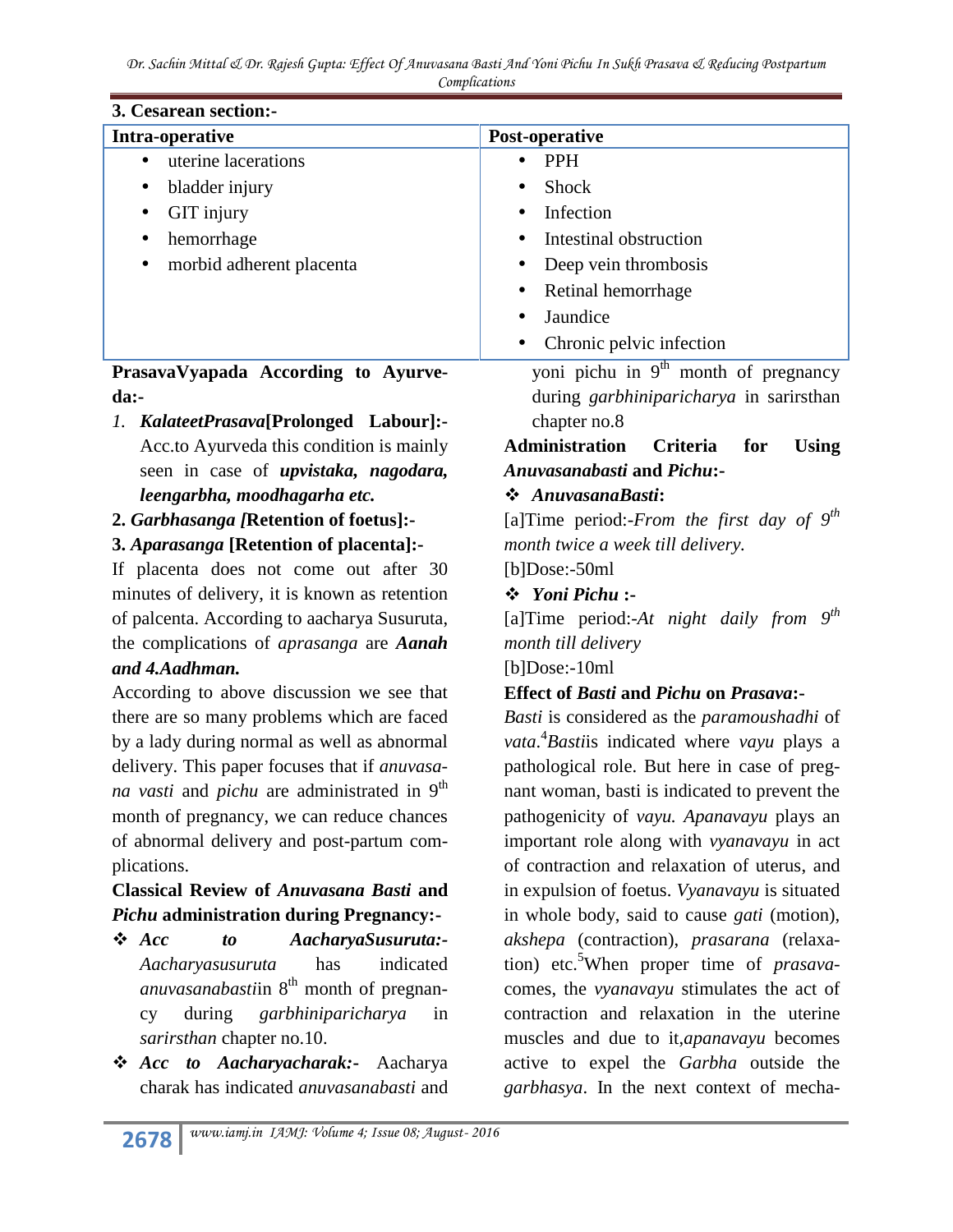nism of normal labour*AcharyaCharaka* has used a term *Prasutimaruta. Prasutimaruta* is nothing but it can be considered as sub type of *Apanavayu,* having a special function of *Garbha Niskramana.*

*Aacharya charak* mentions that *basti* by reaching up to umbilical region(transverse colon),sacroiliac region(rectum),flanks and hypochondriac region(ascending and descending colon) and churning up of feacal and morbid matter present there in and at the same time by spreading its unctuous effect in the whole body, draws out the feacal and morbid matter with ease. <sup>6</sup>It has been further mentioned that while lying in the pakvasya (colon) due to irs veerya it draws the morbid matter lodged in the entire body from foot to the head, just as the sun situated in the sky sucks up to moisture from the earth. $<sup>7</sup>$ </sup>

*AcharyaSusurta* says that *veerya* of *Basti* acts over the whole body through the intervention of *apana* and other *vayus*. Medicines duly administered through the rectum with the help of *basti* remains in *pakvasya* in the region of pelvis and below the umbilical regions where from the *veerya* of *basti* medicines spreads all over body just as the water poured at the root reaches all parts of tree thus been through micro and macro channels.<sup>8</sup>Basti alone has been unanimously claimed as half treatment of the disease.<sup>9</sup>

*Anuvasnabasti* is *SnehaBasti*, due to snehana property, the abdomen, flanks, sacrum and all the genital organs becomes *snighda*. The *snigdha* property removes the *rukshta* of *vayu* and thus it control exaggerated *vata.* At the same time for expulsion of foetus, the stretching of ligament is very much essential, when the *vayu* is in its normal direction and when the muscles and ligaments have *snighda* property, than the expulsion of foe-

tus from the birth canal is not that much difficult, So, in pregnant woman the *prakutaapana* and *vyanavayu* are very much essential for normal delivery. At the time of parturition, if anyone of these are vitiated, I lead tovilambitaprasa*va*,*moodgarbha*etc, which convert the *prasava* from normal to abnormal.It is necessary to keep these *vayus* in their *prakritavastha*. For that acharyas have instructed basti. So*anuvasanavasti* facilitate *prakrita* and *sukhaprasava*.

#### **CONCLUSION**

Great things can be achieved only with labour. To attain the unlimited happiness of motherhood also, labour is very much essential. But the labour should be natural and bearable. When the foetus is expelled out through vagina with less duration and intensity of pain to mother, it is called *prakrita* and sukh *prasava*. To get the fruitful outcome of nature, *Acharyacharak* has advised garbhiniparicharya from conception till delivery, which includes administration of *anuvasanabasti* and use of *yonipichu* in *navammasa*. This ayurvedic regimen improves the physical and psychological condition of pregnant women and makes their body suitable for *sukh prasava*. Hence it can be concluded above results proper administration of *anuvasanabasti* along with the use of yoni *pichu* in *navam masa* reduce the exhaustion of *prasava* and makes pregnant women physically and psychologically strong. So, proper administration of *Anuvasanabasti* and use of yoni *Pichu* in 9<sup>th</sup> month should be done to remove the fear of *labour* pain in pregnant women.

#### **REFERENCES:-**

1. Dutta D.C,Text book of obstetrics ,Edited by Hiralal Konar,published by